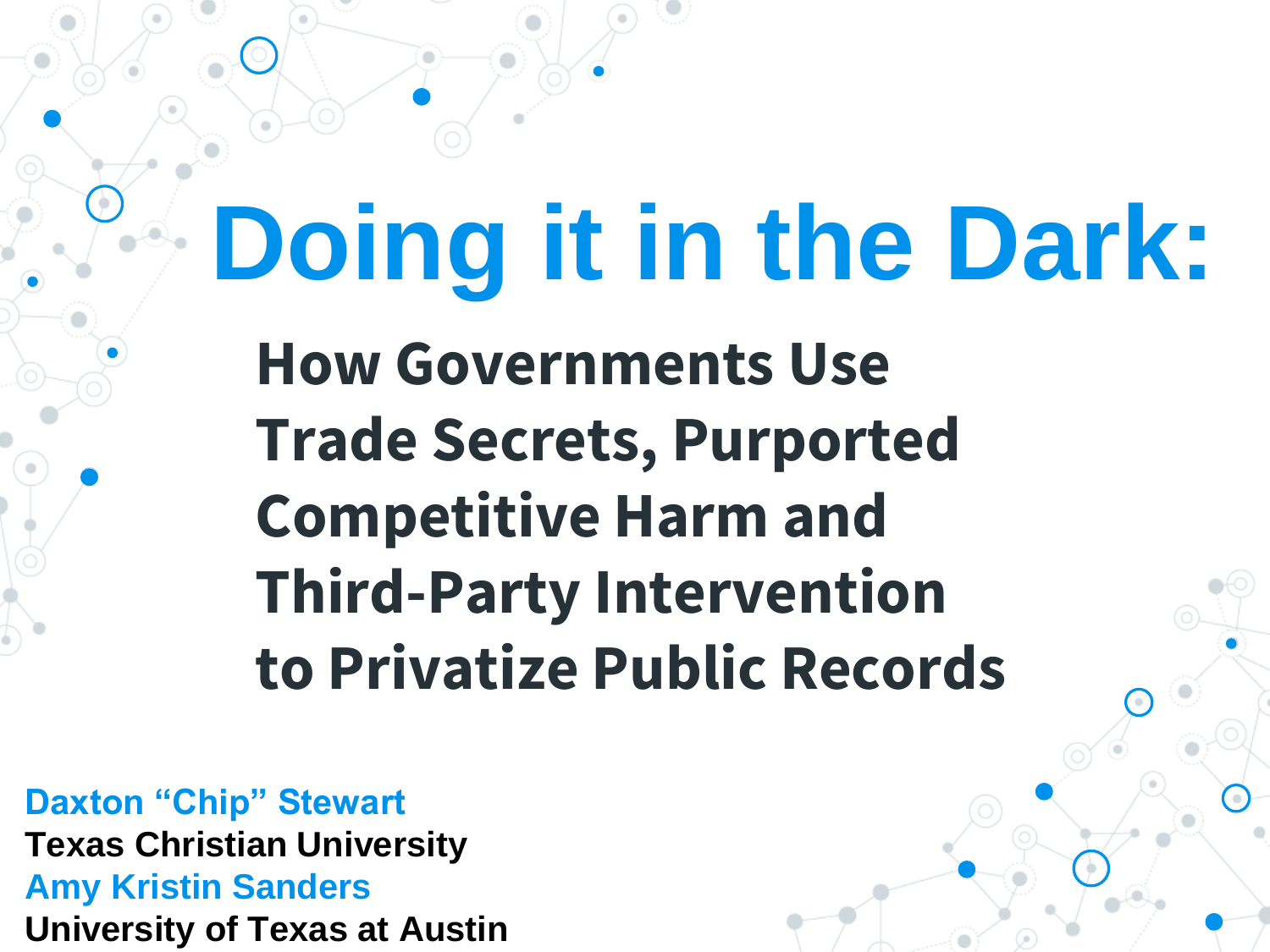## **Overview**

- Recent trend toward secrecy Amazon & others
- Historical/legal background central FOI purpose
- Trade secrets, competitive harm, 3P intervention
- Case study: *FMI v. Argus-Leader*
- Reinvigorating quasi-governmental body doctrine
- Fending off 3P interventions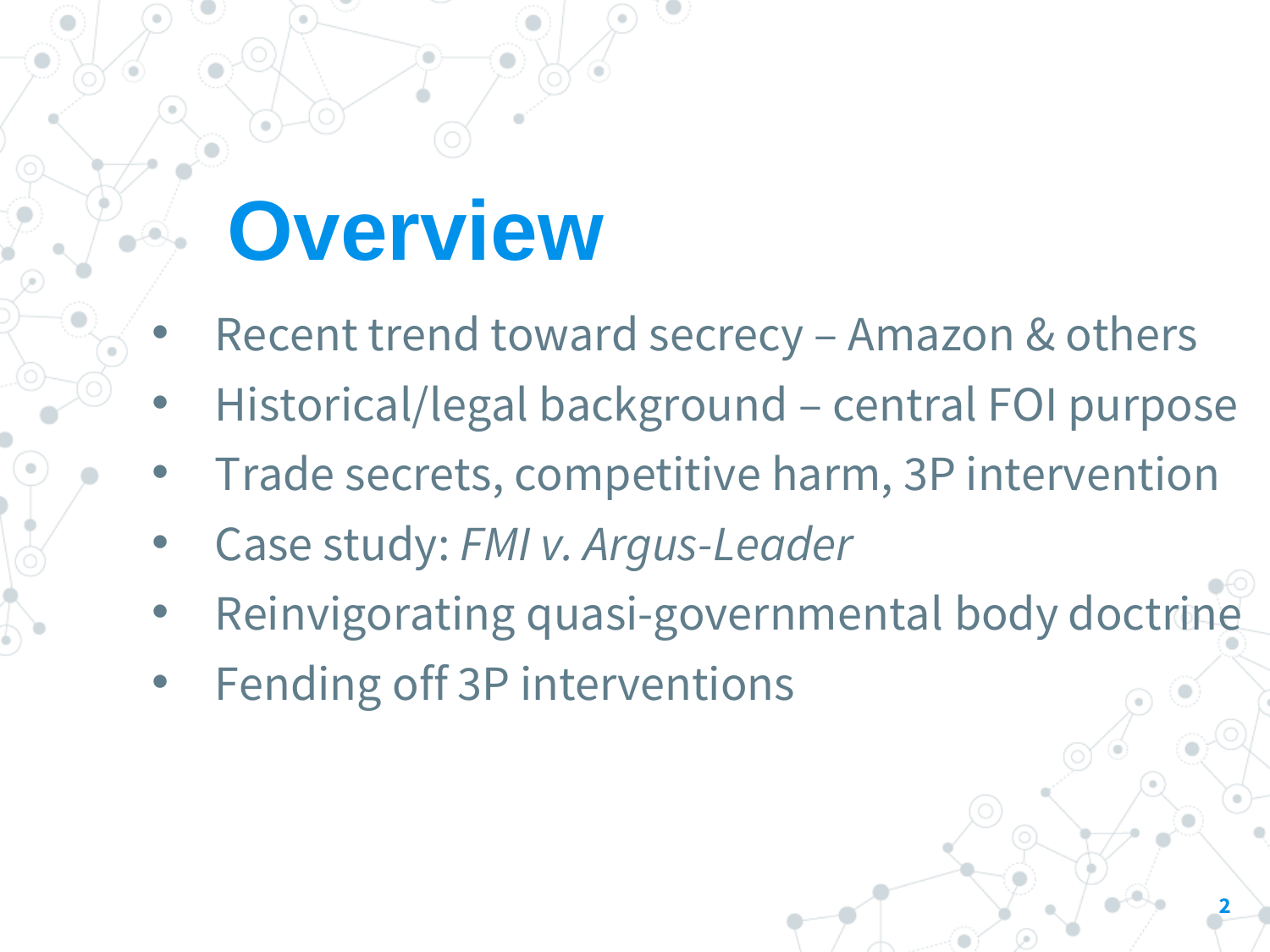### The Erosion of Public Records

- ◎ Amazon's search for its second headquarters:
	- Virginia promised to "limit disclosure, refuse to disclose, and redact and/or omit portions of materials to the maximum extent permitted by applicable law.
- Impact of Boeing v. Paxton (Tex. 2015)
- ◎ Food Marketing Institute v. *Argus Leader*
	- Oral argument before SCOTUS on April 22

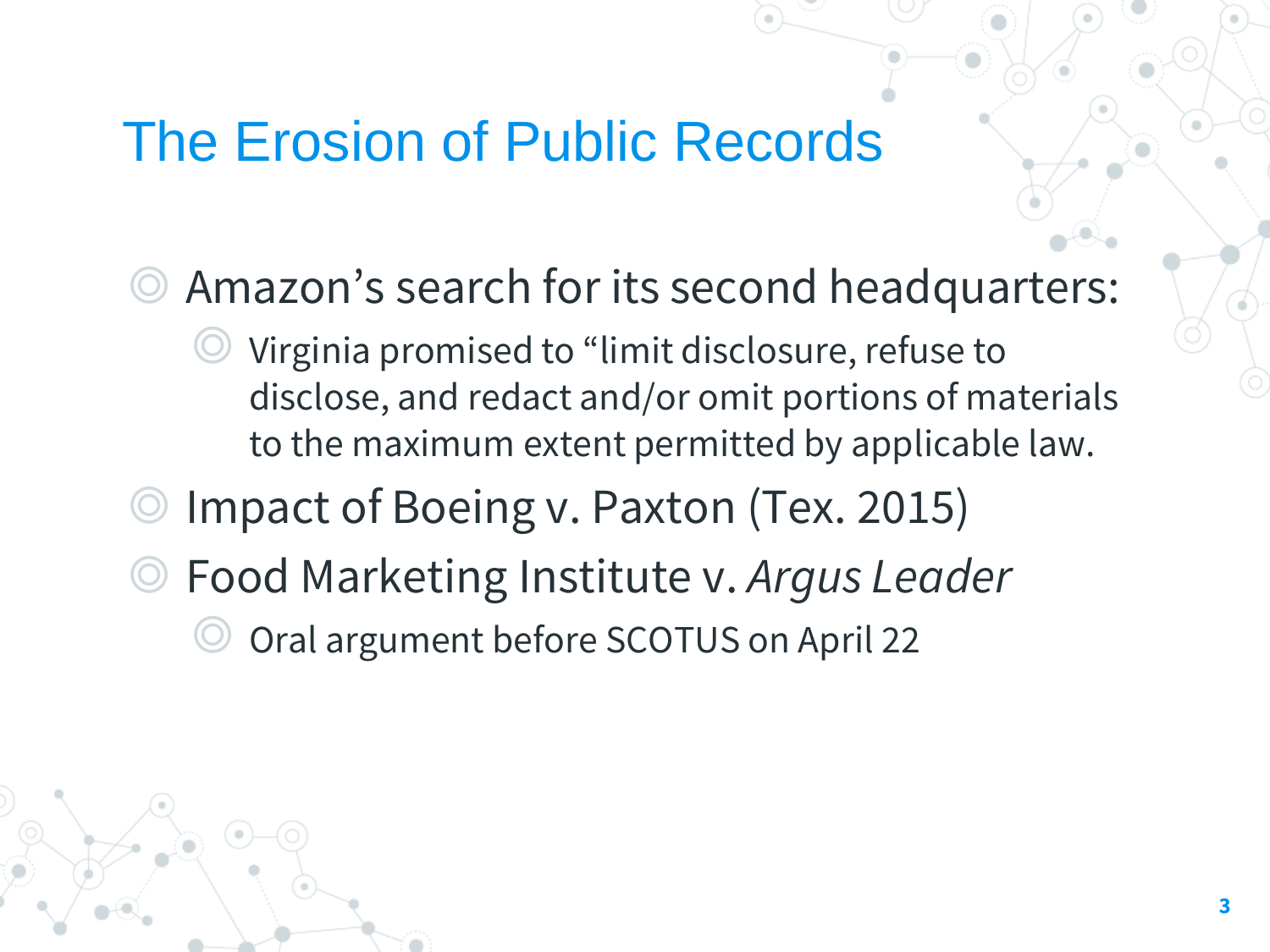# **FMI v. Argus Leader:**



- ◎ Oral Argument before SCOTUS on April 22.
- ◎ Whether confidential in Exemption 4 bears its ordinary meaning?
- ◎ What is the proper meaning of substantial competitive harm test?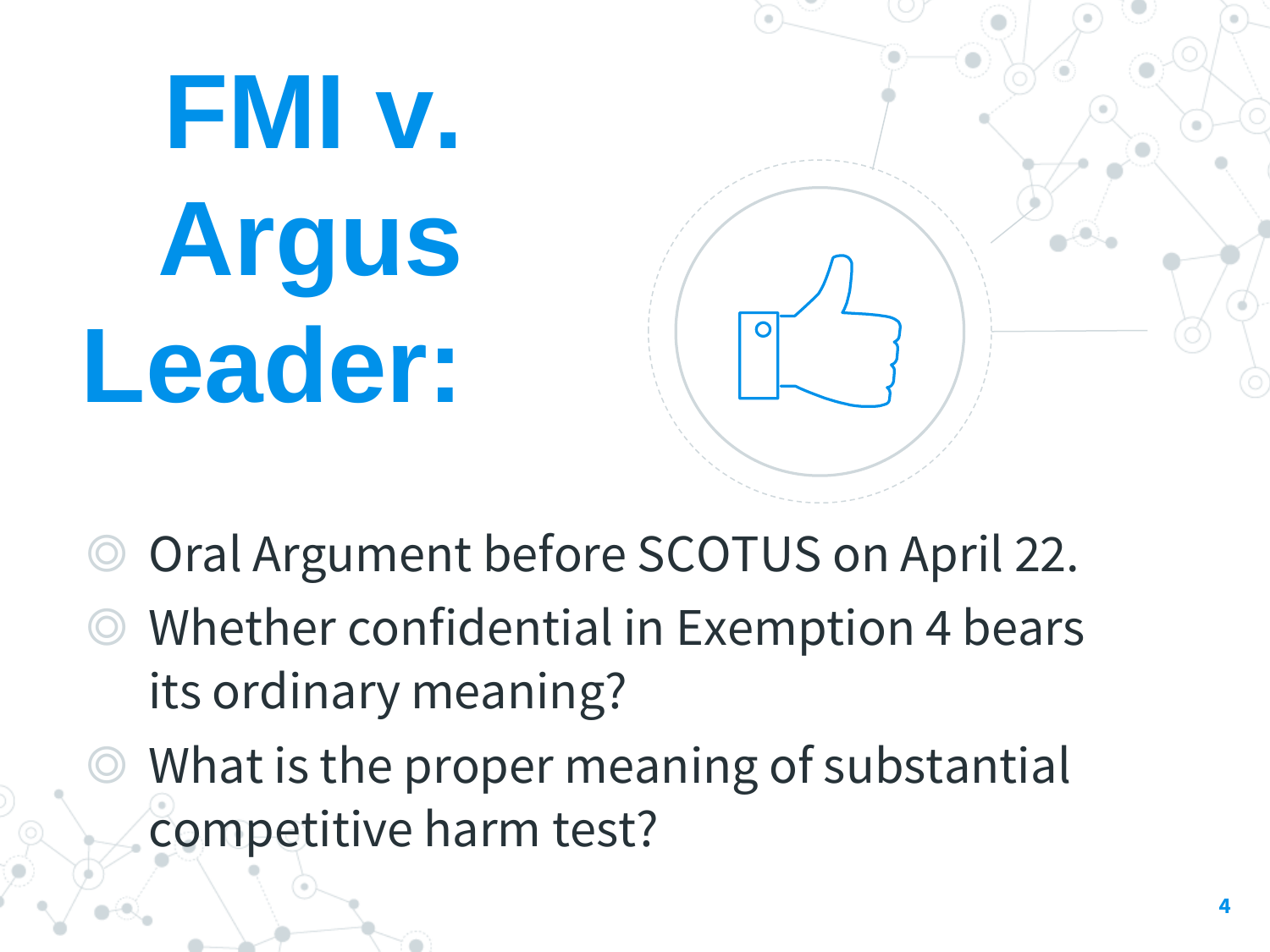

## *Public business is the public's business. The people have a right to know. Freedom of information is just their heritage. Without that the citizens of a democracy have merely changed their kings.*

**-Harold L. Cross**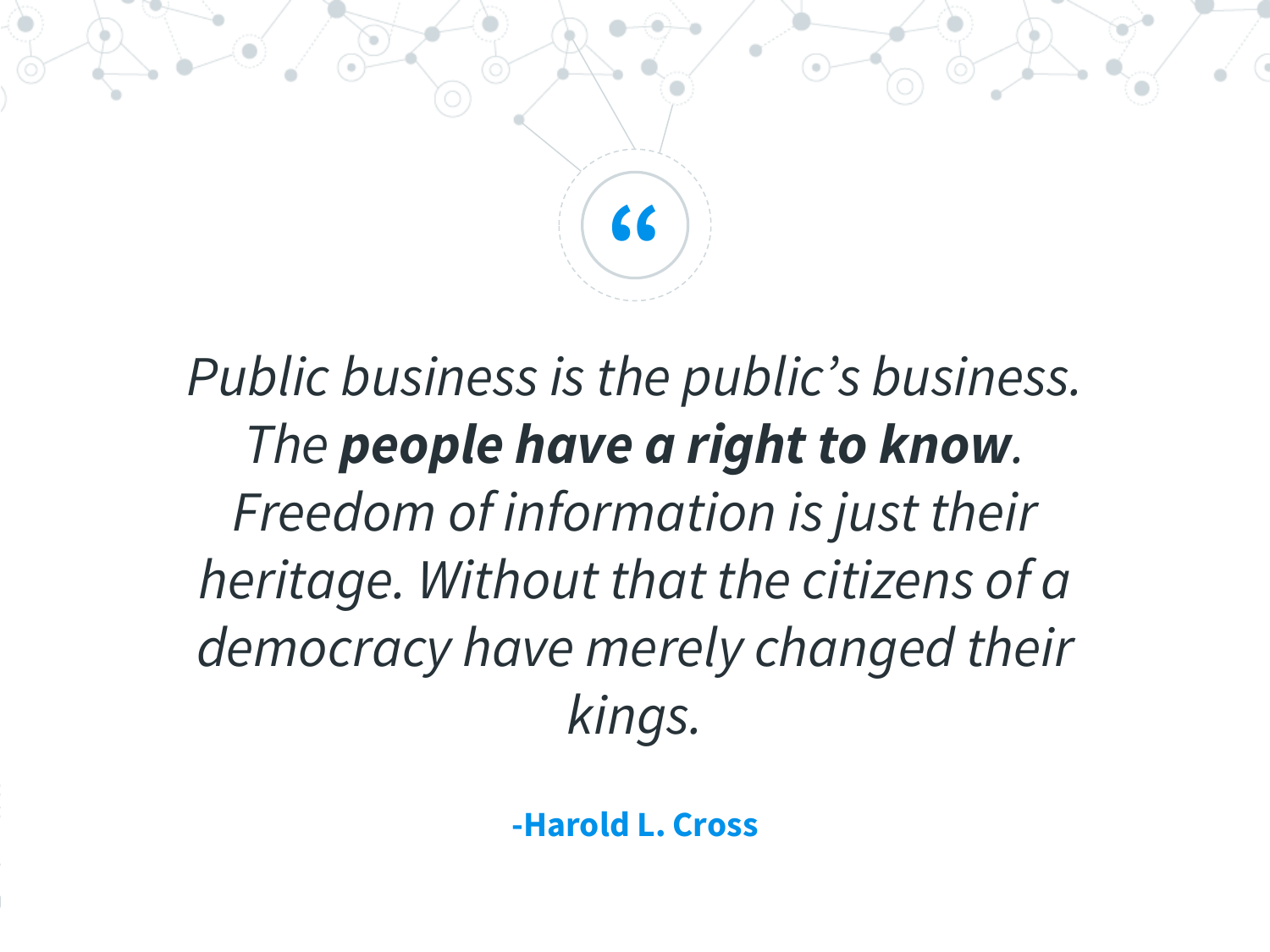### FOI – The Central Purpose

- ◎ The Press as Watchdog
- Increased privatization with no oversight Corporations have no personal privacy rights under FOIA. FCC. v. AT&T (2011).
- ◎ FOI's central purpose: shedding light on government operations.
	- DOJ v. Reporters Committee (1989)
- ◎ Oversight of government spending of taxpayer money through private organizations is part of the central purpose of FOI laws.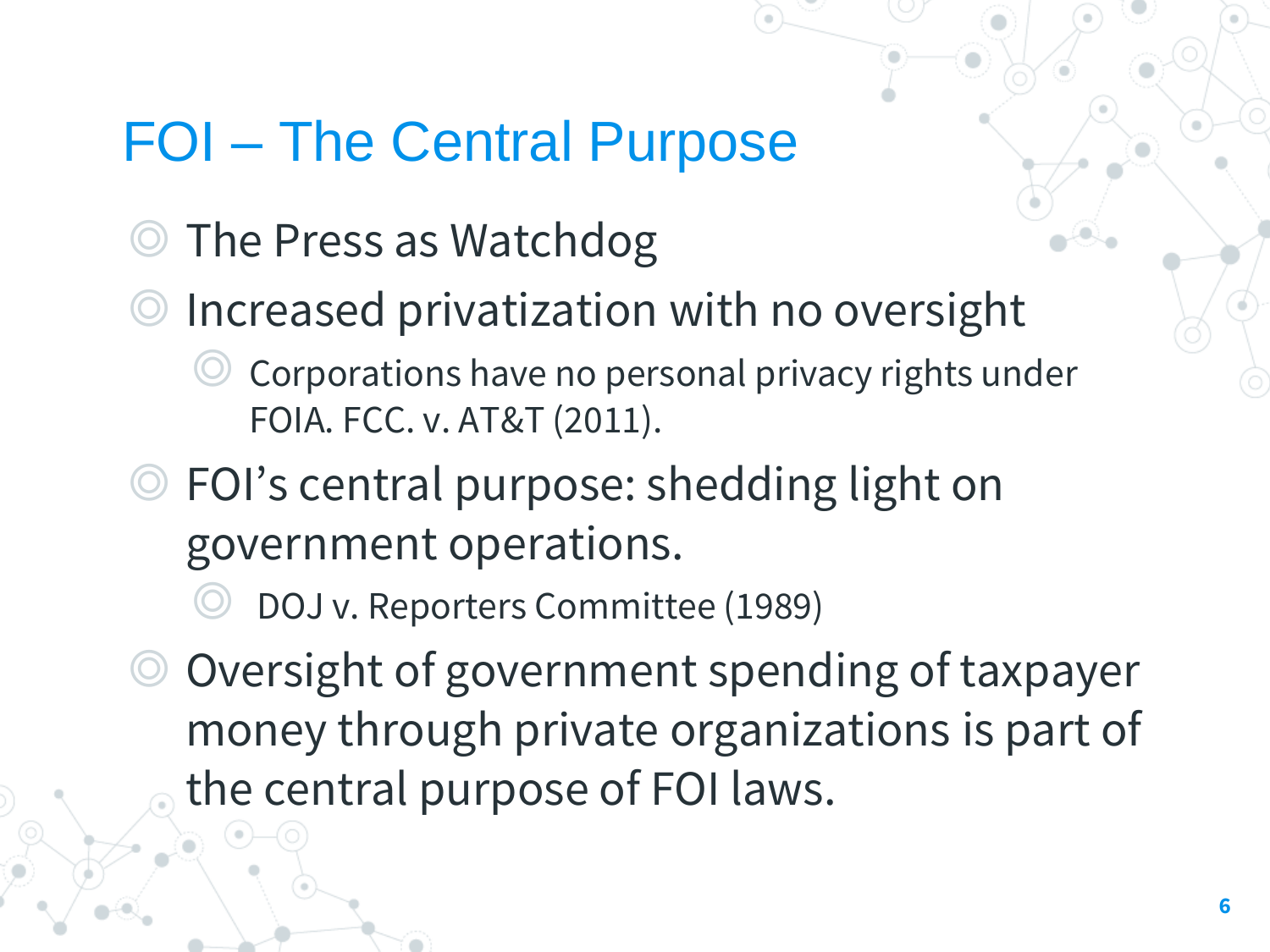

## *As a general proposition, if democracy is to work, there can be no holding back of information; otherwise ultimate decision-making by the people, to whom that function is committed, becomes impossible.*

**-Thomas Emerson**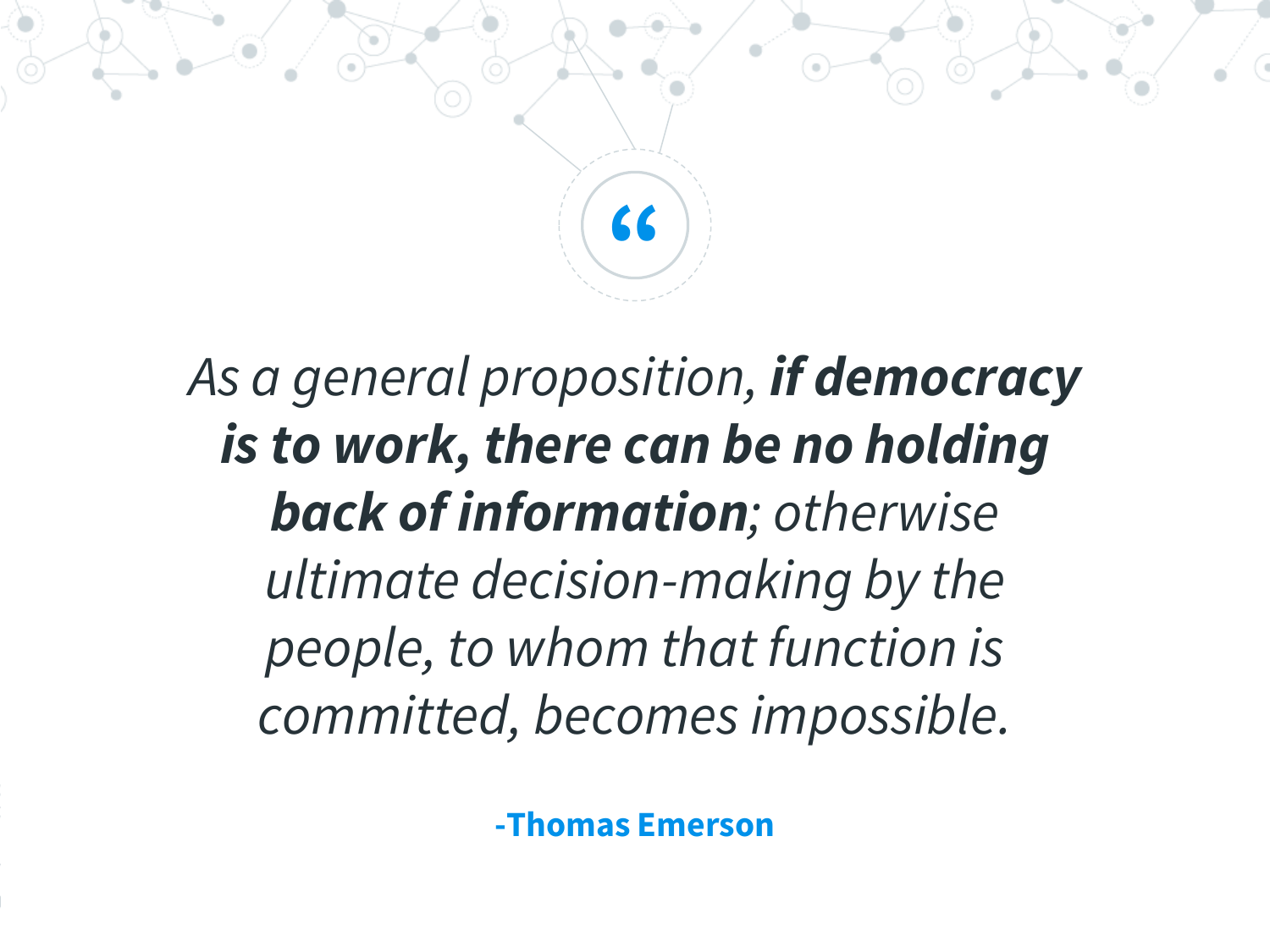### Making Public Records Private

Even if a record is public, government may try to prevent its release:

#### **Trade Secrets**

Lax definitions of what constitutes a trade secret have allowed use of this exemption to flourish. Recent wins in IL and NY have limited scope there somewhat.

#### **Competitive Harm**

Questions exist about whether actual likelihood of competitive harm must be shown or whether the nature of information as confidential implies competitive harm.

#### **3P Intervention**

Issues related to allowing third party intervention to prevent disclosure of government records. Governments often notifying third parties when records are requested.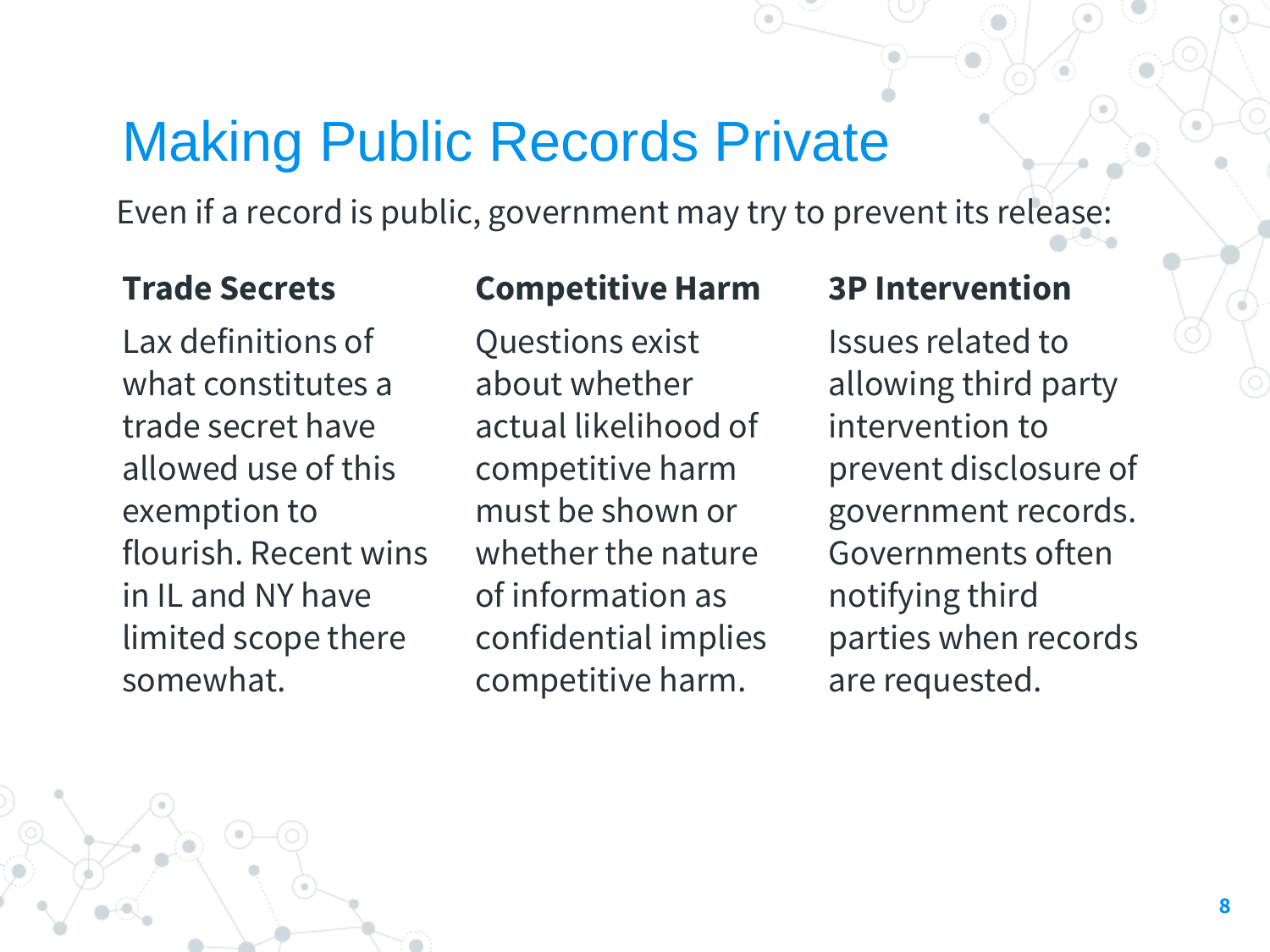## Reinvigorating Quasi-Govt Doctrine

- ◎ Entities that are funded by government and serve a government function should be considered as quasi-government.
	- As such, their records should be subject to open records laws.
	- ◎ A number of states, including Texas, have narrowed or attempted to extinguish this legal principle.
	- ◎ In some instances the courts have narrowed the application; in others, legislatures have taken action.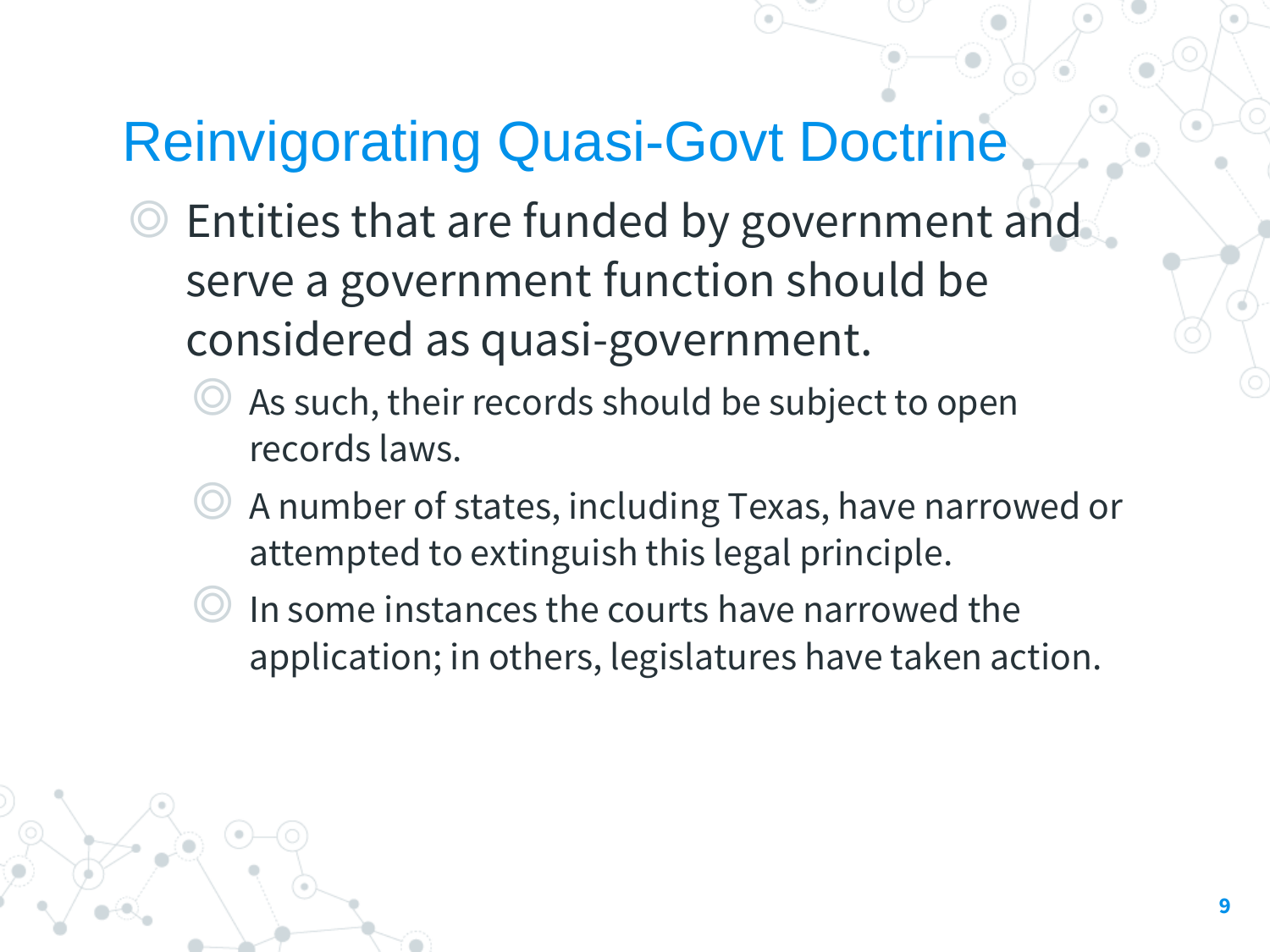### Fending of 3P Intervention

- ◎ More and more, third parties like Amazon, Boeing and the Food Marketing Institute – are intervening as parties in litigation.
	- Often governments offer/promise to provide notice to these parties when they are engaging with the government in public/private partnerships.
	- ◎ Courts and legislatures should be skeptical of attempts by third parties to intervene to protect information held by the government.
	- Laws favoring transparency should place narrow limits on the ability of private actors to prevent disclosure of government records.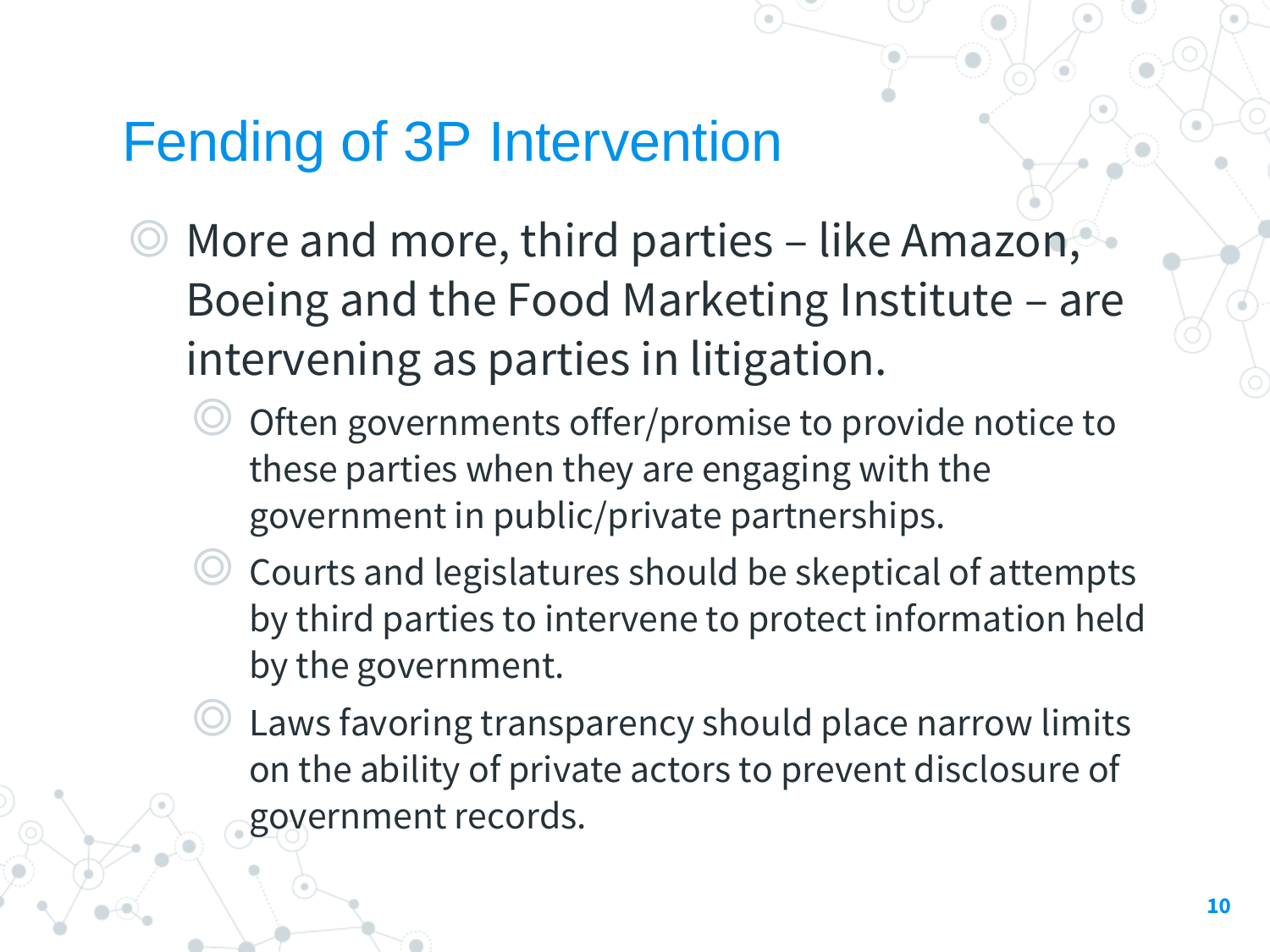

## *Sunlight is said to be the best of disinfectants; electric light the most efficient policeman.*

**-Justice Louis Brandeis**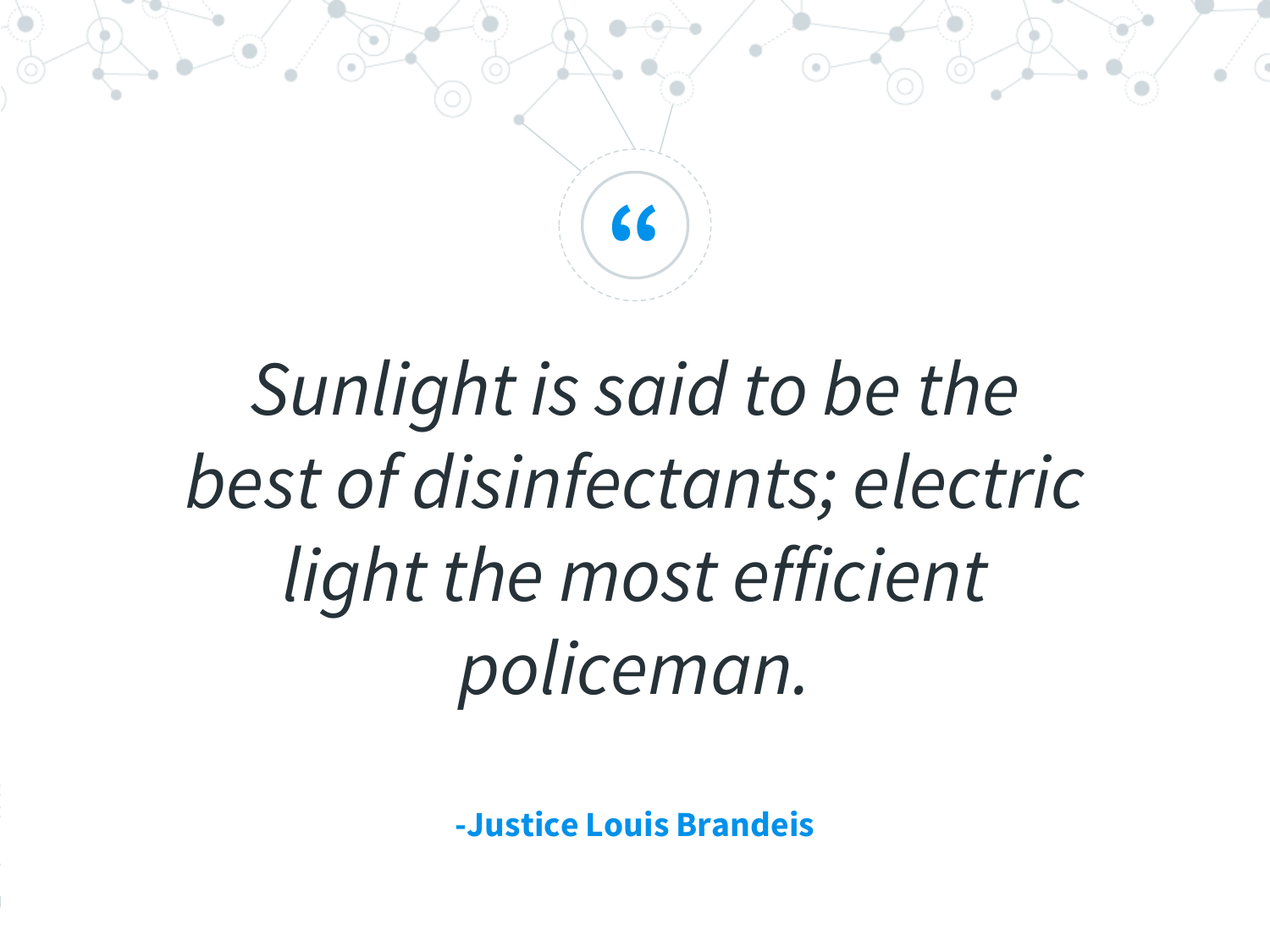## **Thanks! Any questions?**

## You can find us at: **@MediaLawProf**

d.stewart@tcu.edu

**@amy\_k\_sanders** [amy.sanders@Austin.utexas.edu](mailto:amy.sanders@Austin.utexas.edu)